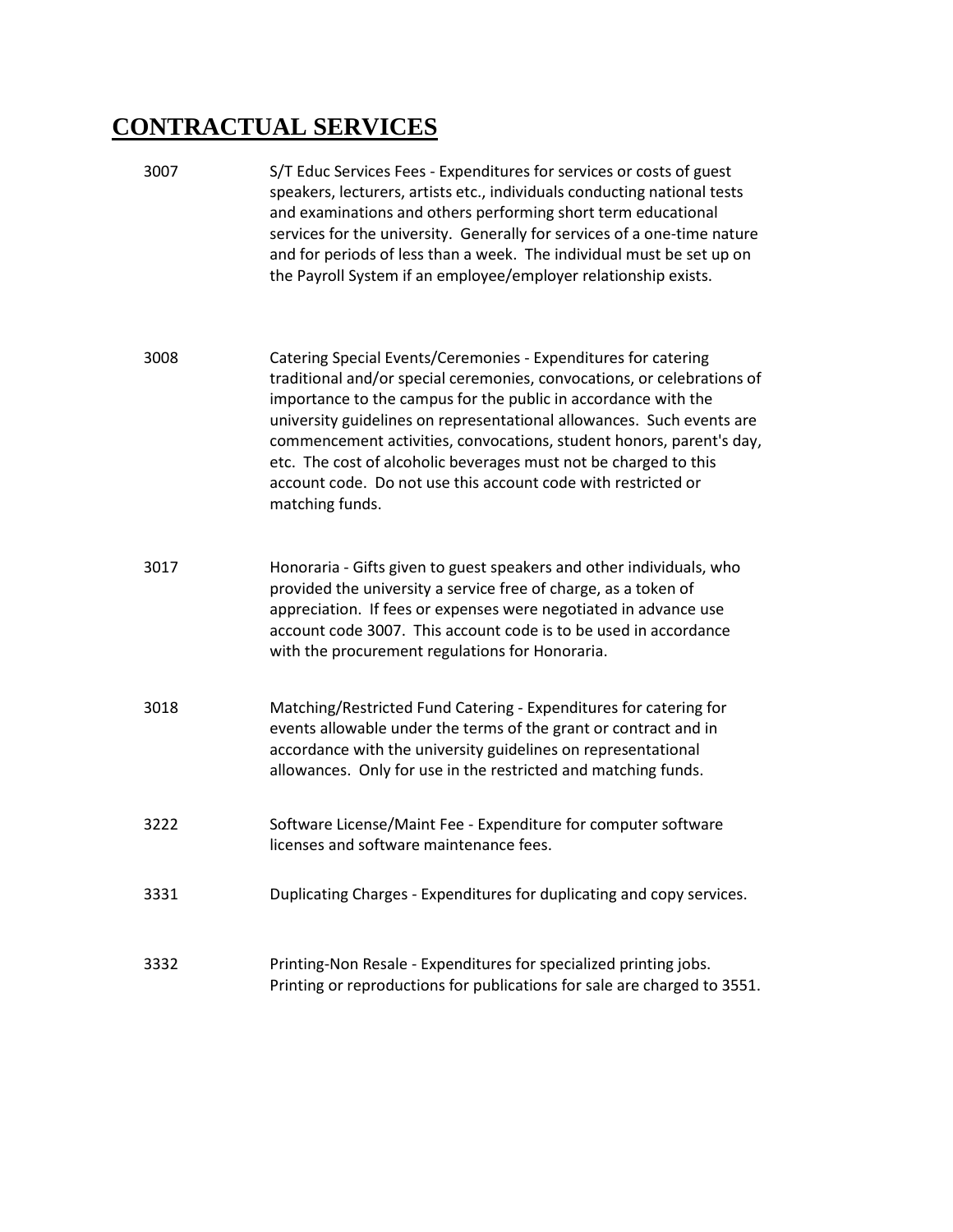3351 Freight and Parcel Post - Expenditures for cartage, packing and other types of delivery and handling costs incurred for the movement of university-owned property or for items purchased for resale by auxiliary enterprises. This freight sub account code is not to be charged for transportation or delivery costs related to repairs or to the delivery of commodities, utilities, fuel, or capital items. For these items (repairs, commodities, utilities/fuel, and capital items), freight is an integral part of the cost of the item or of the repair, and should be included as part of the "landed cost" and as part of the total value or on total cost of equipment inventory where applicable.

3444 Postage - Expenditures for general and routine mailings not requiring special handling incurred for general institutional administrative support activities or for academic or department administrative support activities. This account code includes expenditures for courier services between various university locations and mailing documents. This account code does not include charges for postage or parcel post for commodities, books, equipment purchases or repairs. Such charges are part of the landed cost of the commodities, books and equipment or the total cost of repairs. Use account code 3448 to record expenditures for postage or other special handling involving university programs or projects associated with research, instruction, public service, or other institutional activity.

3661 Tuition/Registration Fees - Expenditures for training programs for faculty and staff as well as departmental in-house training programs, materials, supplies, videotapes, etc.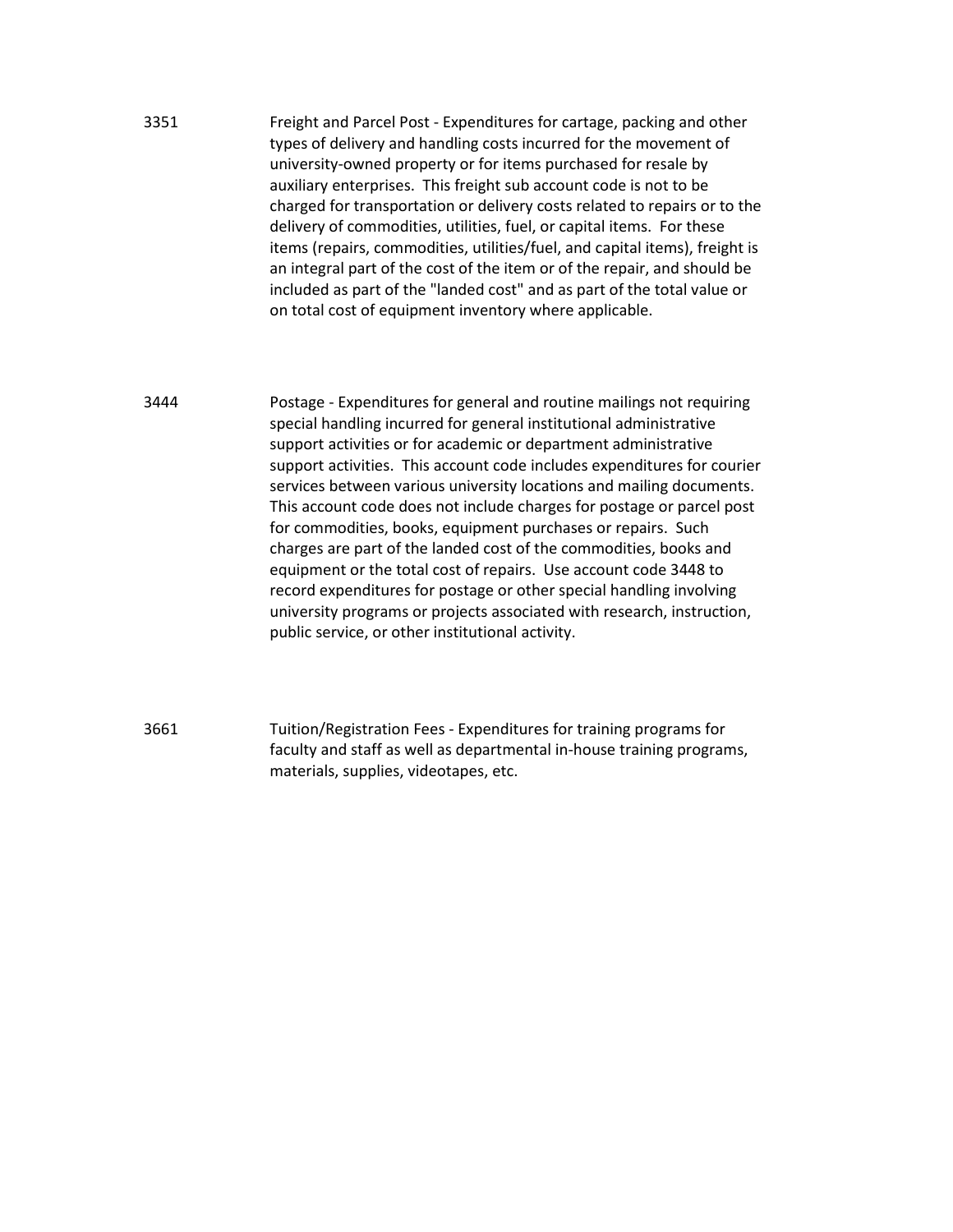## **COMMODITIES**

- 4008 Food/Decor for Spec Events Expenditures for refreshments, floral and other decorations for special or traditional public ceremonies, convocations, or celebrations of importance to the campus, in accordance with the university guidelines on representational allowance. Such events would include meals or receptions during commencement activities, convocations, student honors, parent's day, faculty ceremonies, etc. The cost of alcoholic beverages must not be charged to this account code. Do not use this account code with restricted or matching funds.
- 4010 Stationery/Office Supplies Expenditures for supplies, which are used solely with general institutional administrative support activities or with academic or department administrative support activities and are not otherwise included in the 401x series of account codes. Items purchased may include laboratory notebooks, transparencies, pens, tablets, staples, files folders, binders, and other small equipment and furnishings costing less than \$5,000 each. Use account code 4015 to record expenditures for program/project supplies involving university programs or projects associated with research, instruction, public service, or other institutional activity. Use account code 4014 to record expenditures for computer supplies associated with general institutional administrative support activities or with academic or department administrative support activities.
- 4011 Teaching Supplies Expenditures for supplies, which are used as an integral part of the students' learning process. Items such as chemicals, tests, film, wood, clay and paints would be included in this category. Not for supplies for staff training sessions.